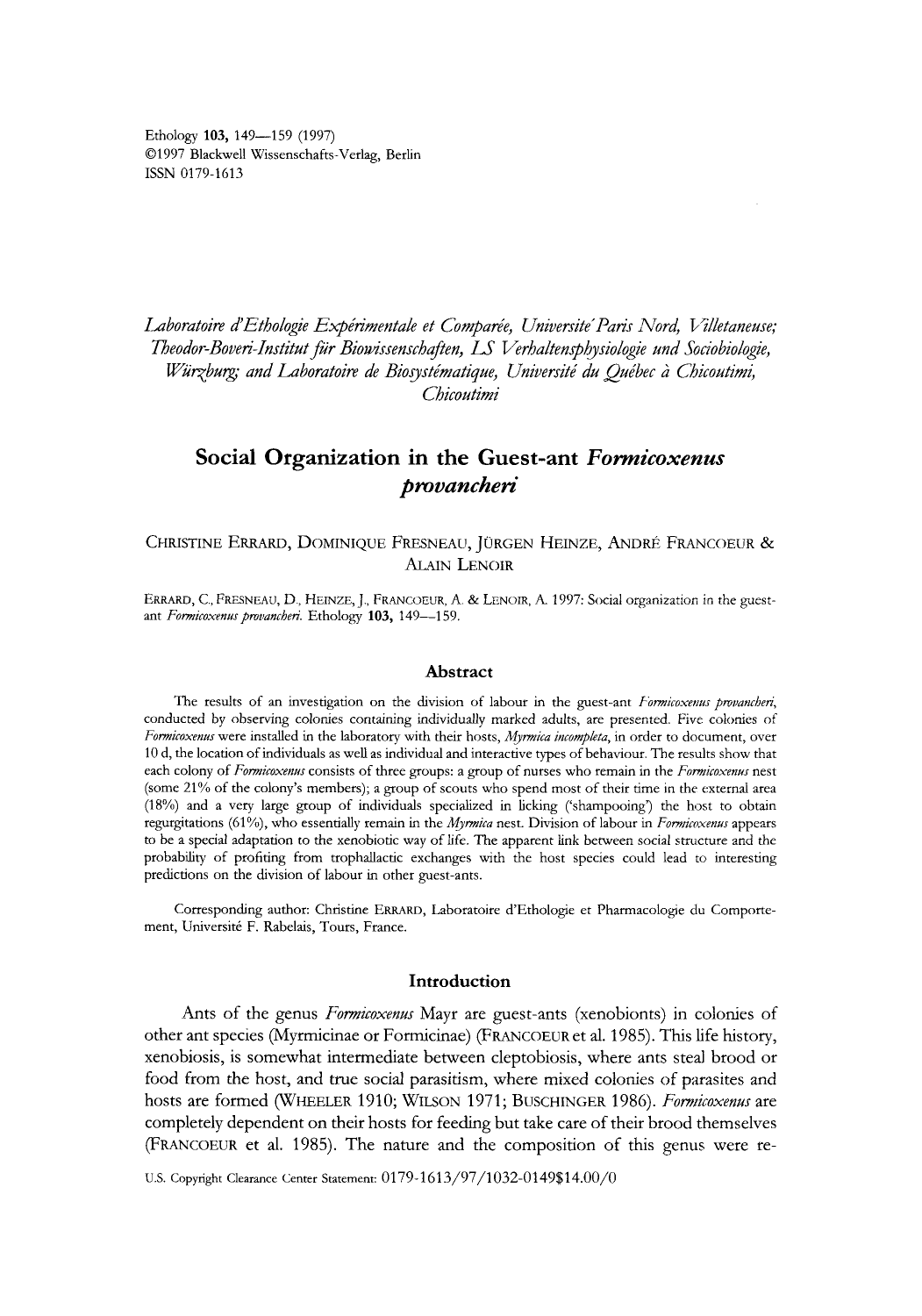examined by FRANCOEUR et al. (1985), who demonstrated the existence of two closely related species, *F. provancheri* and *F. quebecensis* (Francoeur), which are found only in North America and parasitize *Mymica incompleta* and *M. aluskensis* (Wheeler), respectively. Formicoxenus provancheri was long considered a *Leptothorax* (WHEELER 1901) before being classed in the genus *Fomicoxenus* (FRANCOEUR et al. 1985).

The principal characteristics of the biology of *F. pmuancberi* were described by BUSCHINGER et al. (1980), FRANCOEUR et al. (1985) and LENOIR et al. (1992). *Fomicoxenus pmvancberi* forms small societies with relatively autonomous nests in prosperous, polygynous colonies of *Myrmica incompleta*. There is no aggressive behaviour between the members of different nests, but members do not *mix,* either (LENOIR et al. 1992). *Formicoxenus provancheri* nests may be established at the edge of or in the wall of the nest of their host, but the parasite always rears its brood in chambers separate and isolated from the brood chambers of the host, because it is considered by the latter as prey and eaten. Adult *F. provancheri* are strongly attracted to *M. incompleta* and lick them very frequently. The workers spend much time sitting on top of their hosts (who are 3-5 times larger), whom they lick ('shampoo') and from whom they also obtain food. WHEELER (1901, 1903, 1910) noted that during this licking, the xenobiont receives regurgitated food from its host. Observations made by FRANCOEUR et al. (1985) lead one to believe that this licking of the host might also represent a kind of appeasement behaviour for food solicitation.

*Fomicoxenus* shows a polymorphism of both male and female reproductives. Here we use the terms gynomorph (originally winged, with completely developed ocelli and thoracic structures), intermorph (morphologically intermedate between gynomorph and ergatomorph, wingless and with the ocelli and thoracic sutures more or less greatly reduced) and ergatomorph (thoracic sclerites completely fused, no ocelli) to describe the different female morphs (BUSCHINGER & WINTER 1976; FRANCOEUR et al. 1985; LOISELLE & FRANCOEUR 1988; HEINZE et al. 1993). Regardless of external morphology, all female morphs may have a spermatheca and may thus mate and lay fertilized eggs. However, only one female per nest seems to be fertile and functions as active breeder. In the nests of *Fomicoxenus,* supernumerary inseminated females can be found throughout the year. They presumably are daughters of the fertile queen which have returned to the colony after mating (BUSCHINGER & WINTER 1976). Their ovaries remain completely undeveloped and usually show no sign of egg production. Recently, HEINZE et al. (1993) observed that aggressive interactions among queens maintain functional monogyny and may also precede colony fragmentation in this species. *Fomicoxenus pmvancben'* is thus characterized by a functional monogyny and a marked polymorphism in the active breeders (BUSCHINGER 1968; BUSCHINGER et al. 1980).

In the present study, we examine the division of labour in *F. provuncberi* Even though the relationship with the host has been the subject of numerous investigations (LENOIRet al. 1992) which also enabled the establishment of a behavioural repertoire for *Fomicoxenus,* no specific study of polyethism has been conducted on this species. The aim of this study was to determine if specialized individuals do exist in the exploitation of the host.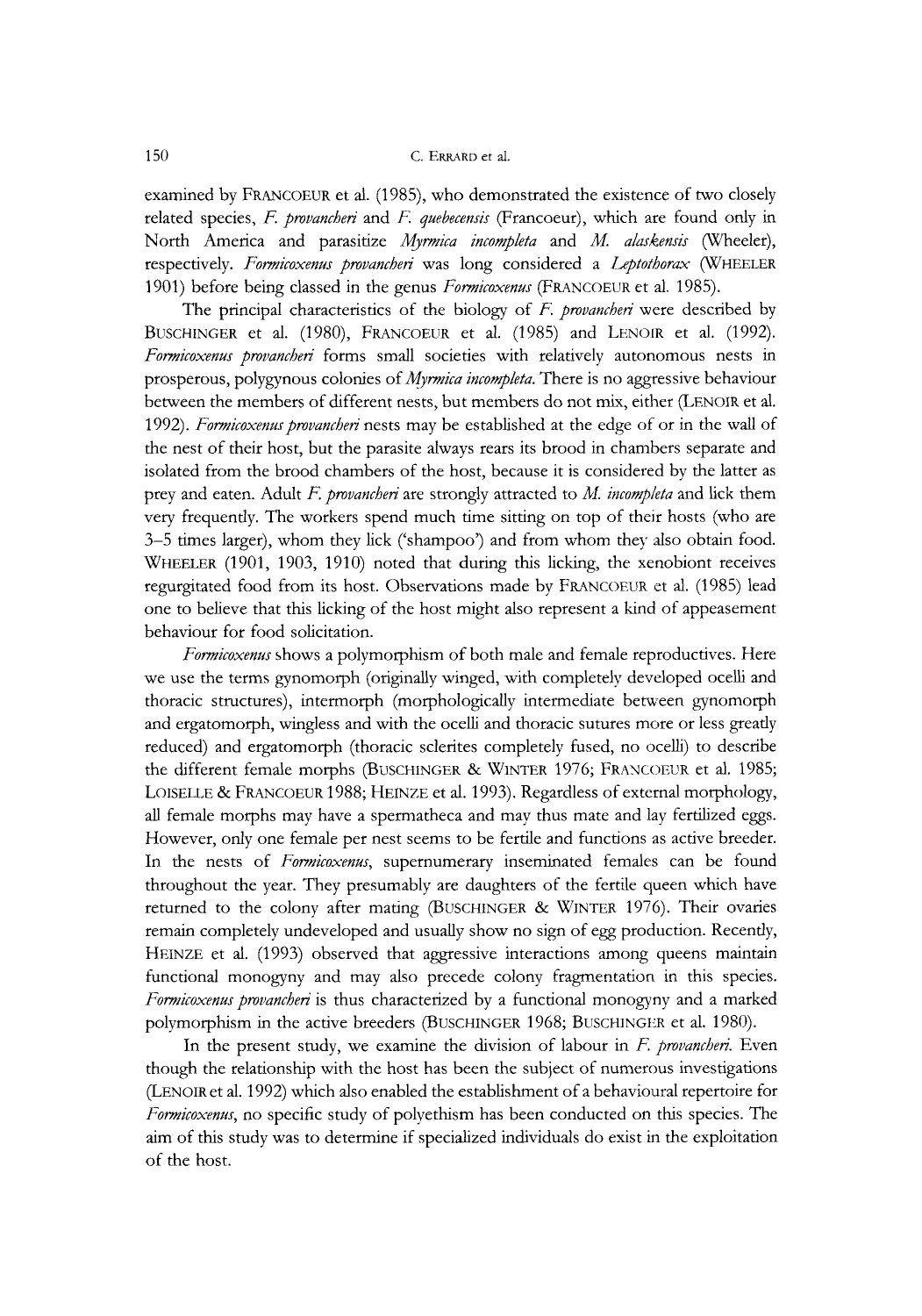### **Methods**

Five colonies of *Fomicoxenus* and their hosts were collected in Quebec, Canada. Studies on behaviour and behavioural interactions were conducted on two colonies from Nantes (Co. Frontenac, Québec, first experiments: colonies B and D), on two colonies from Marlington (Co. Frontenac, Quebec, colonies E. and M), and on one colony from Mégantic (Co. Frontenac, Québec, colony H).

The ants were bred in Petri dishes (16 cm diameter) according to the method used by FRANCOEUR et al. (1985) at 20°C and subjected to a photoperiod light:dark of 12:12 h. The dishes were equipped with a watering place and two circular nests (4 cm diameter): one for the *Famicoxenus* with an opening whch is small in diameter (< 1.2 mm) and impedes the passage of *Myrmica*; and one for the *Myrmica* with a larger opening (> 1.5 mm). The Petri dish itself acted as the external area where food is placed. The colonies were fed with parts of insects (meal worms, flies) associated with an artificial diet to provide a dietary supplement of sugar and vitamins.

**As** we were interested in a study on the behaviour of the guest-ants and not the hosts, for practical reasons the number of host-ants was reduced. During the observation period, colony B consisted of approximately 20 *Mymica* host workers and one queen, 15 *Famicoxenus* (including one gynomorph and one male), 10 *Myrmica* larvae and three *Formicoxenus* larvae; colony D consisted of approximately 45 *Myrmica* host workers and one queen, 24 *Fotmzcoxends* (including one gynomorph and one male), 20 *Mymica* larvae and seven *Formicoxenus* larvae; colony E consisted of 35 *Myrmica* host workers and one queen, 15 *Fimicnxenus*  (including one gynomorph and one intermorph), 25 *Mymica* larvae and six *Formicoxenus* larvae; colony M consisted of about 30 *Mymica* host workers and one queen, 13 *Famicoxenus* (includmg one gynomorph and two intermorphs), 15 *Myrmica* larvae and five *Formicoxenus* larvae; and colony H consisted of 40 *Myrmica* host workers and one queen, 18 *Formicoxenus* (eight ergatomorphs), 20 *Myrmica* larvae and five *Formicoxenus* larvae. All gynomorphs were mated egglayers (functional queens).

Adult *Famicoxenus* were individually marked with a coloured dot on the gaster (colonies B, D. **1'** and **hf)**  or wires (colony H). In colonies B and D, only *Formicoxenus* present in their nest during the first observations were marked individually, whereas in colonies E, M and H, **all** *Famicoxenus* individuals were marked. The behavioural data were obtained by observing each marked individual during 10-min sessions per day over a period of 10 d in Aug. (B, D) and 10 d in Sept. (E and M). Individuals from colony H were observed for a total of 32 h in 8 wk.

For each observation, each *Formicoxenus* was associated with an individual location: *Formicoxenus* nest, *Myrmica* nest, or external area (outside the two nests). We then noted the percentage of observation time spent in each of the three locations.

We recorded all behavioural interactions between adult *Formicoxenus* and the duration of each behavioural act through the use of a micro-computer. Activities of **all** marked individuals were noted under the category 'Total duration'. Data were analyzed through the use of computer software from the laboratory. For the analyses, we combined the results from colonies  $B$  and  $D$  (pre-experimental colonies) as well as the results from colonies E and M (test colonies), since the analyses conducted on the separate colonics were not different. In the test colonies, the interactions of *Fomicoxenus* individuals towards *Formicoxenus* or *Mymica*  mdwiduals (queen **or** workers) were compared by Wilcoxon matched pairs test (n = 28 for each comparison).

We then used two multivariate analyses in order to estimate the specialization of the ants. The first was factorial correspondence analysis **(FCA),** a particular form of principal component analysis adapted to frequency analysis (BENZECRI 1973). For example, in the test colonies, the analysis was performed by regrouping the results of all 28 ants from colonies E and M in a frequencies table including 28 lines (individuals) and 18 columns (behaviour and localities variables). For computation, the tirst 15 columns corresponding to 15 behavioural acts are active data (Table 1) and the *3* last columns correspondmg to localities are included in the analyses as non-active data (FN, *Famicoxenus* nest; EX, external area; MN, *Myrmica* nest) as the AFC permits. Secondly a hierarchical cluster analysis (HCA, using Ward's method) was performed with the software package ADDAD, using, for test colonies E and M, **all** 28 ants and 15 behaviour variables.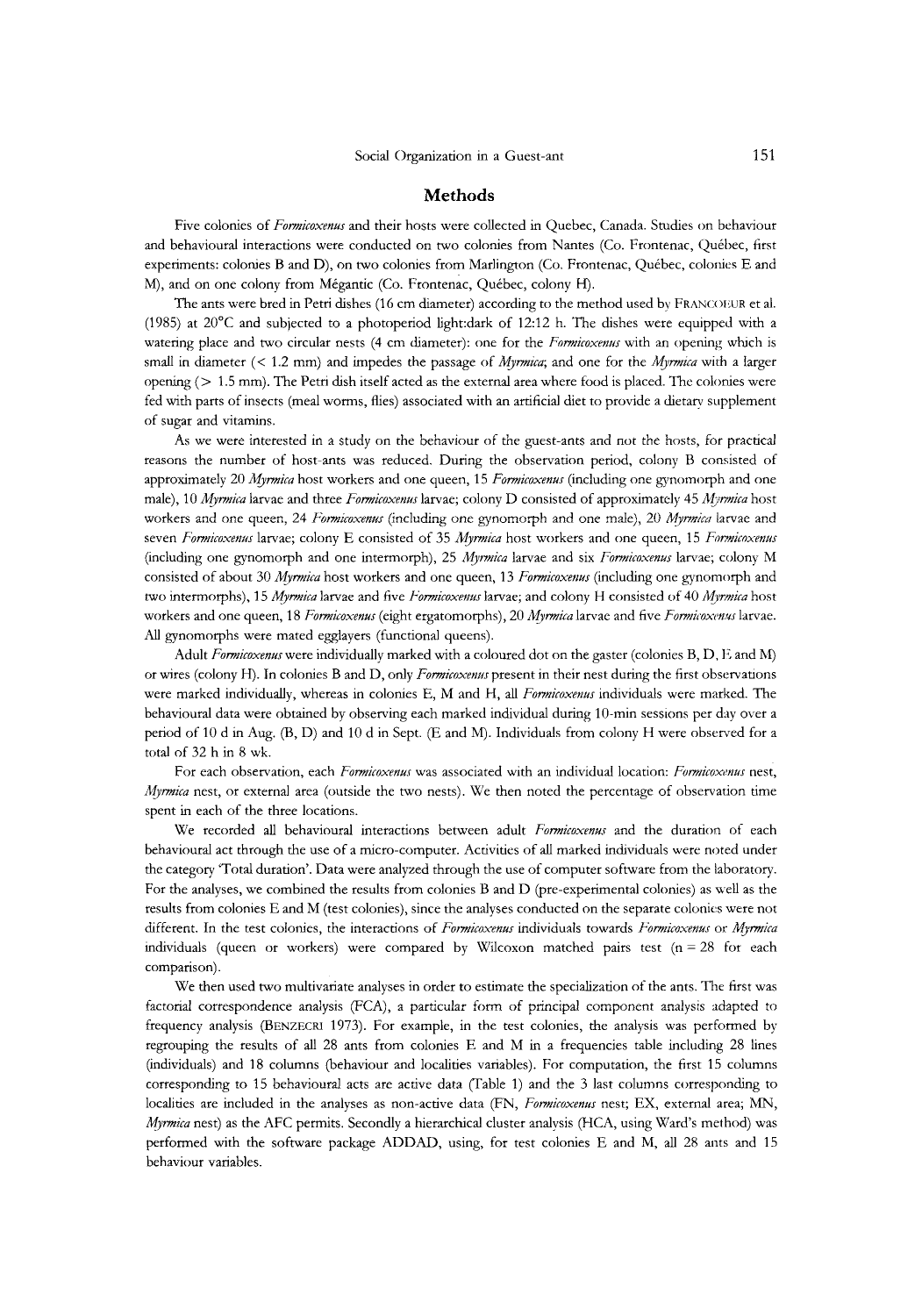152 C. ERRARD et al.

*Table 1:* Behavioural repertoire of *Formicoxenus provancheri* and abbreviations for behavioural categories used in the text

| IFN        | Immobility in Formicoxenus nest                         |
|------------|---------------------------------------------------------|
| <b>GTF</b> | Active grooming and trophallaxis towards Formicoxenus   |
| GFF        | Active grooming and trophallaxis from Formicoxenus      |
| <b>BTF</b> | Brood care (grooming) towards <i>Formicoxenus</i> brood |
| NA.        | Nest activity (nest cleaning)                           |
| <b>GTM</b> | Active contacts and grooming towards Myrmica            |
| EA         | External activity                                       |
| ATF        | Agonistic interactions towards Formicoxenus             |
| <b>ATM</b> | Agonistic interactions towards Myrmica                  |
| IG         | Individual grooming (self-grooming)                     |
| <b>BTM</b> | Brood care towards <i>Myrmica</i> brood (grooming)      |
| IMN        | Immobility in <i>Myrmica</i> nest                       |
| <b>GFM</b> | Active contacts and trophallaxis from Myrmica           |
| PCF        | Passive contacts towards Formicoxenus in Myrmica nest   |
| Su         | Submission                                              |

## **Results**

# **Distribution of Adult Formicoxenus**

Of the 39 individuals present in the two colonies, B and D, 15 individuals were present in the nest of *Fomicoxenus* on the first day of observation (marked individuals). This group of individuals can be broken down in the following manner: seven remained in the nest of *Fomicoxenuq* one spent ali of its time in the nest of *Mymica;* one moved between the external area and the nest of *Mymica* (intermediate between the nest of *Fomicoxenzrs* and the nest of *Mymica);* three went rapidly from the nest of *Formicoxenus* to the nest of *Myrmica* (two of which spent more time in the nest of *Formicoxenus* and one which did the opposite); two moved between three locations; and one divided its time between the external area and the nest of *Fomicoxenus.* 

Of the 28 individual *Fomicoxenus* present in colonies E and M, three were constantly in the nest of *Formicoxenus*; three were constantly in the nest of *Myrmica*; 11 moved between the external area and the nest of *Mymica* (they were never seen in the nest of *Formicoxenus*); four moved rapidly from the nest of *Formicoxenus* to the nest of *Myrmica*; and seven moved between the three locations, but five of those spent more time in the nest of *Mymica* than in the nest of *Formicoxenus,* whereas two did the opposite.

In each colony, it appears that several ergatomorphs serve as intermediaries between the foragers and the individuals remaining in the nest of *Formicoxenus.* This function was filled by individuals numbered 11 and 12 in colony E, who distributed food to the other members of the nest, and by individuals numbered 23 and 27 in colony M Fable 2). This phenomenon can also be found in colony D where one ant remained in the nest and received trophallaxis from two foragers in order to distribute the food to the adult members of the nest, inciudmg the gynomorph. Qualitatively the same results were observed in colony H, where of 18 individuals 17 were occasionally observed either begging food from or sitting on *Myrmica*, but only five individuals interacted regularly with *Mymica.*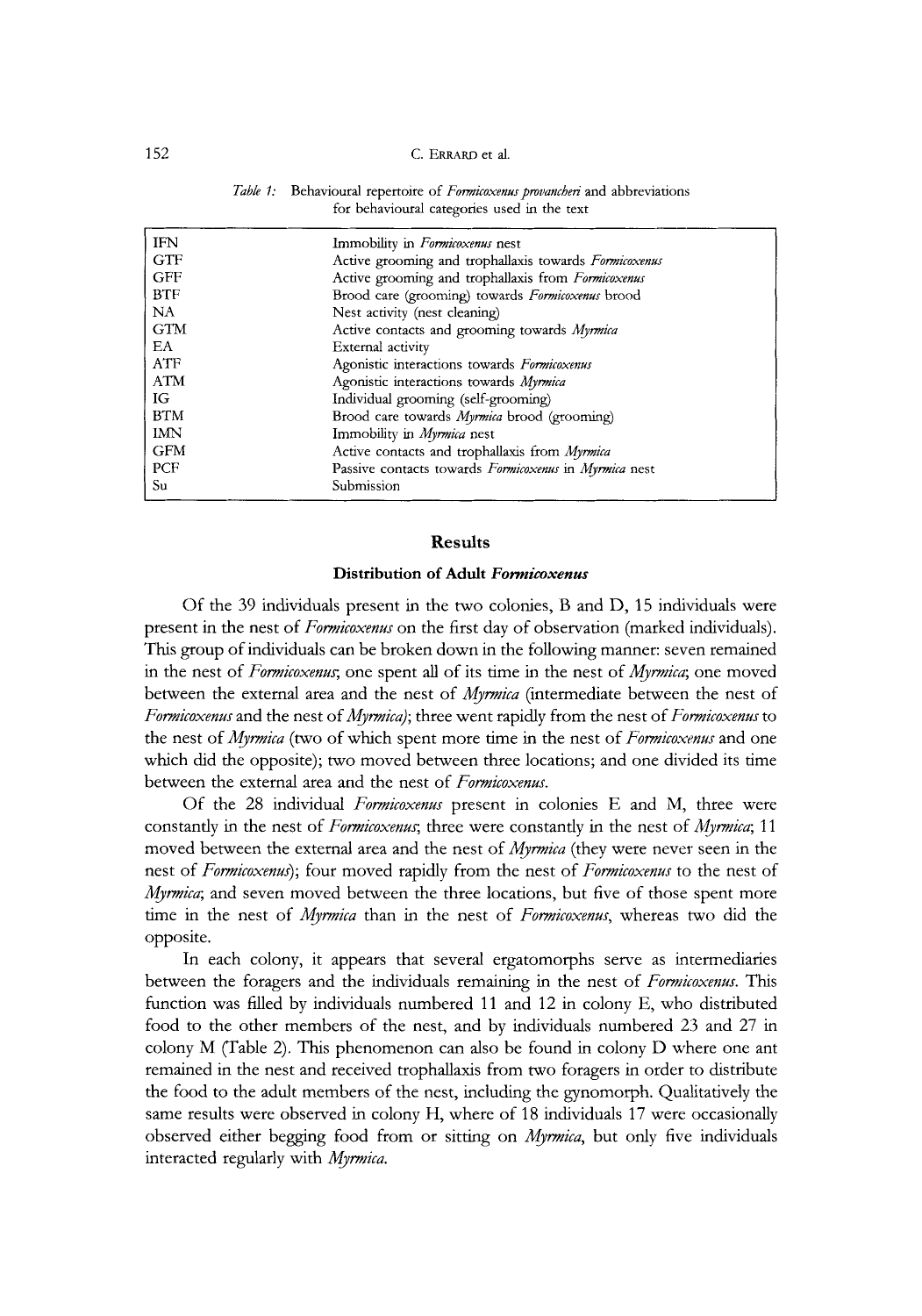| Individual number       | Formicoxenus nest | External area    | Myrmica nest |  |
|-------------------------|-------------------|------------------|--------------|--|
| 1                       | 91.6              | $\mathbf{0}$     | 8.3          |  |
| $\overline{\mathbf{c}}$ | 100               | $\overline{0}$   | $\bf{0}$     |  |
| $\overline{\mathbf{3}}$ | $\theta$          | 8.3              | 91.6         |  |
| $\overline{\mathbf{4}}$ | 60.0              | $\theta$         | 40.0         |  |
| 5                       | 87.5              | 12.5             | $\mathbf{0}$ |  |
| 6                       | $\theta$          | 85.7             | 14.3         |  |
| 7                       | $\theta$          | 25.0             | 75.0         |  |
| $\,8\,$                 | $\theta$          | 7.7              | 92.3         |  |
| 9 I                     | $\theta$          | 14.3             | 85.7         |  |
| 10                      | $\theta$          | 44.4             | 55.5         |  |
| 11                      | 18.7              | 37.5             | 43.7         |  |
| 12                      | 50.0              | 27.3             | 22.7         |  |
| 13                      | $\theta$          | $\theta$         | 100          |  |
| 14 G                    | 66.6              | 11.1             | 22.2         |  |
| 15                      | $\overline{0}$    | 23.0             | 77.0         |  |
| 16                      | $\theta$          | 80.0             | 10.0         |  |
| 17                      | $\mathbf{0}$      | 14.2             | 85.7         |  |
| 18                      | 33.3              | 11.1             | 55.5         |  |
| 19 I                    | $\theta$          | $\theta$         | 100          |  |
| 20                      | 18.7              | 12.5             | 68.7         |  |
| 21                      | 6.6               | 33.3             | 60           |  |
| 22                      | $\theta$          | 54.5             | 45.4         |  |
| 23                      | 10                | 10.0             | 80.0         |  |
| 24                      | 22.2              | $\boldsymbol{0}$ | 77.7         |  |
| 25 I                    | $\theta$          | $\theta$         | 100          |  |
| 26                      | $\theta$          | 50.0             | 50.0         |  |
| 27                      | 30.0              | $\bf{0}$         | 70.0         |  |
| 28 G                    | 100               | $\bf{0}$         | $\theta$     |  |

*Table 2:* Spatial distribution of indwidual *Fomicoxenw* (colonies E and M): percentage of **ume** spent in each of the three possible places *(Formicoxenus* nest, external area, *Mymicu* nest). *G* = gymmorph;  $I =$  intermorph

#### **Sociogram of** *Formicoxenus*

We will only present here those results obtained from two *Formicoxenus* colonies, E and M, where all indwiduals were marked.

*Hierarchical cluster analysis (HCA)*. The schematic representation of the clustering obtained with the HCA algorithm on behavioural data (Fig. la) shows the nodes separating three groups to which we assigned a number. The two first nodes (0.341 and 0.217) contribute 44% of the cloud's variance. The separation into three classes is therefore perfectly justified. The two HCAs show clearly that the first node separates group 1 (Gl) from groups 2 (G2) and 3 (G3), and the second, which divides groups 2 and 3, is situated at a much less significant level. Groups 2 and 3 are, as such, relatively close to each other whereas group 1, which includes the gynomorphs (numbered 14 and 28), was clearly separate from the two other groups. Group 1 consists of six *Formicoxenus*  (four ergatomorphs and two gynomorphs); group 2 of *six Formicoxenus* ergatomorphs;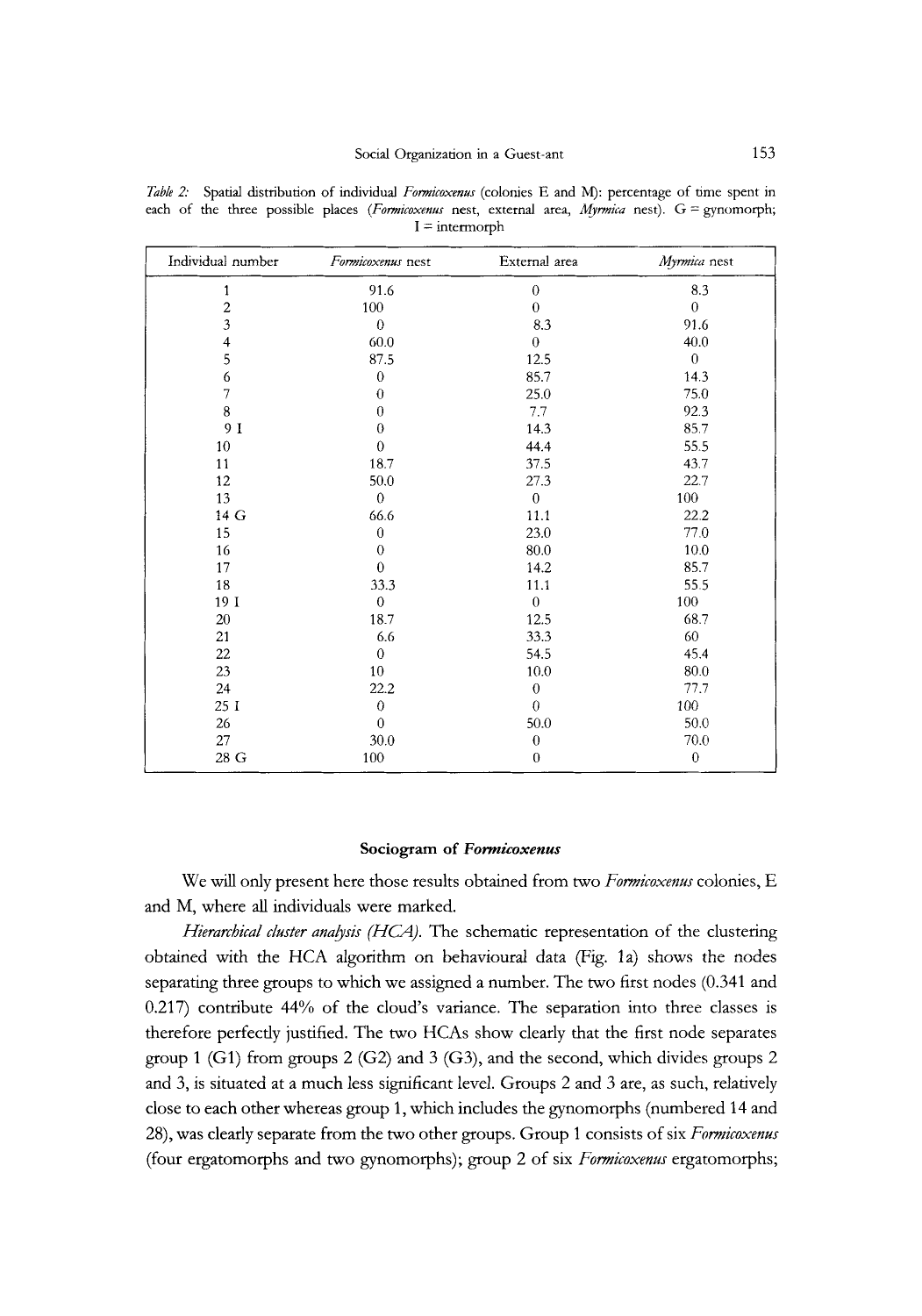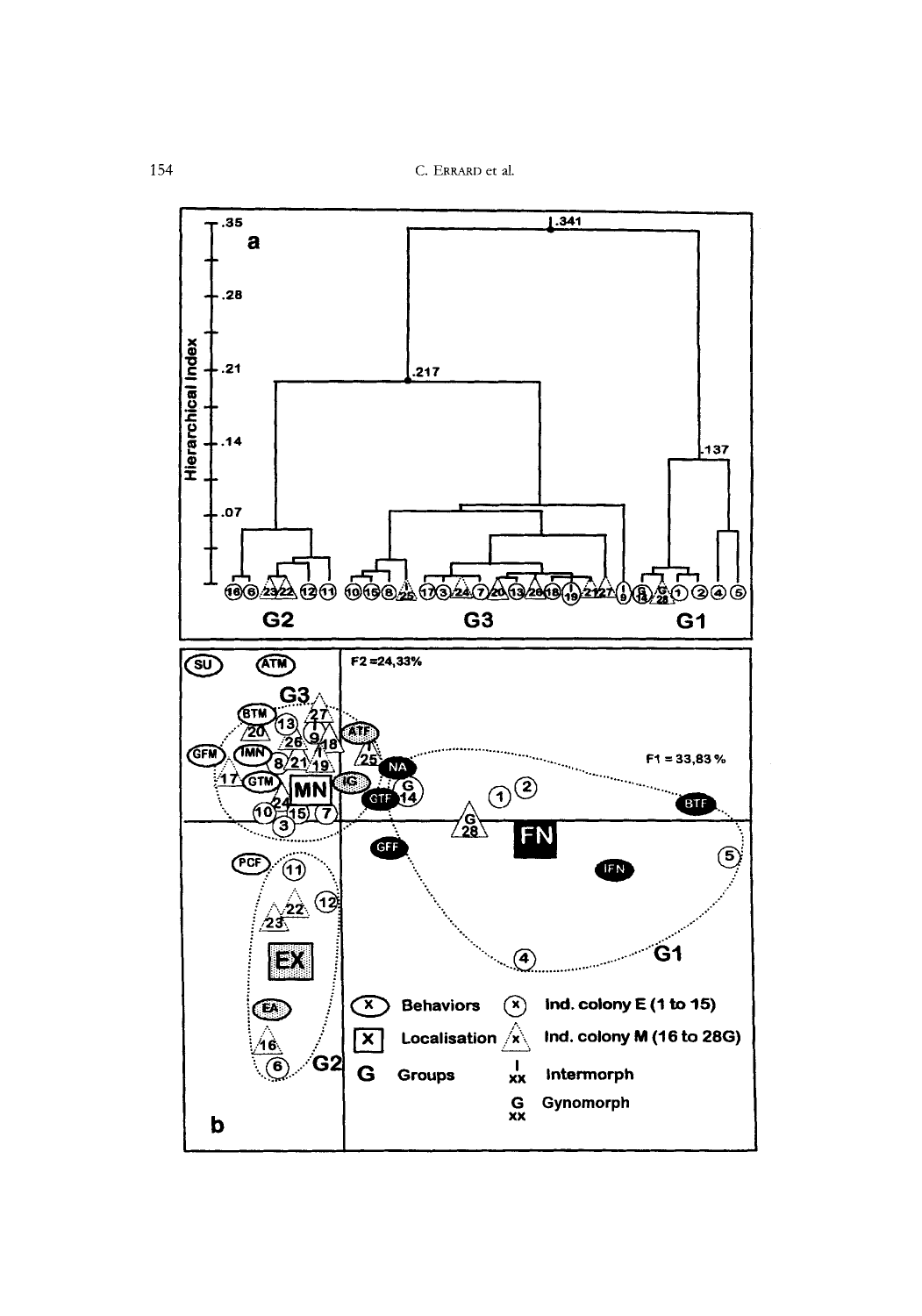and group 3 of 16 *Fomicoxenus* (13 ergatomorphs and three intermorphs, numbercd 9, 19 and 25).

As it was not possible to tell which intermorphs and ergatomorphs were mated, there remains the possibility of a certain heterogeneity in the three behavioural groups due to the presence of mated laying or non-laying intermorphs and ergatomorphs. The mated individuals might prefer to stay outside the *Fomicoxenus* nest, or with the hosts, after the dominance order has been established in spring, before the experimental period (HEINZE et a]. 1993).

Factorial correspondence analysis (FCA with 15 behaviour variables and three localities *variables).* The two first axes of the FCA are represented. The groups identified by HCA are projected on these two axes. Figure 1b gives a reliable representation since the plane formed by the first two axes alone accounts for 57.9% of the total variance, while the third axis only explains an additional 11.20/0 of the total variance. The 15 types of behaviour selected for analysis are classified by the plane of the two first axes. The interpretation of their representation depends on **two** opposing systems, Factor 1 and Factor 2.

The axis called F1 (Factor 1) clearly segregates to the left the behavioural acts (such as GTM, i.e. active contacts with and grooming or 'shampooing' *Mjmica)* related to the workers of *Mymica* or the external area; and to the right the activities taking place in the nest of *Fomicoxenus,* such as IFN (immobility in *Fomicoxenus* nest) and BTF (care towards *Fomicoxenus* brood). This axis alone includes almost 34% of the total variance and constitutes the first differentiation factor in polyethsm.

Axis 2 (Factor 2) fine-tunes our analysis by highlighting a second system of opposition between the movements to the exterior (at the bottom) and the activities in the nest of *Myrmica* (at the top), discriminating between the EA (external activity) and GTM (active contacts and grooming towards *Myrmica*) activities. Even though it comes in the second position, this factor is important because it represents 24% of the total variance.

Outside these two factors, the activities GFF (active grooming and trophallaxis from *Formicoxenus*), GTF (active grooming and trophallaxis towards *Formicoxenus*), and IG (individual grooming) are placed in the centre of Fig. lb; that is, at the centre of gravity of the two systems of opposition which signifies that they are not discriminant from the point of view of polyethism because they can be achieved indscriminantly by all of the members of the colony. These activities (GFF, GTF, IG) represent, in fact, the types of behaviour which are typically individual, such as IG or interactive types of behaviour between adult *Fomicoxenus.* 

The FCA revealed that group G1, which consists of *six Fomicoxenus,* is associated with the following types of behaviour: IFN, BTF, NA (nest cleaning activity), GTF and

*Fig. 1:* Data analysis obtained in individual, 10-min sessions per day over a period of 10 d, in colonies E (indwiduals 1-15) and M (individuals 16-28) of *Fomicoxenus.* a. Hierarchical cluster analysis; and b. Factorial correspondence analysis, on the first two axes. The gynomorphs were G 14 (colony E) and G 28 (colony M); the intermorphs were I 9 (colony E) and I 19, I 25 (colony M). All the other individuals were ergatomorphs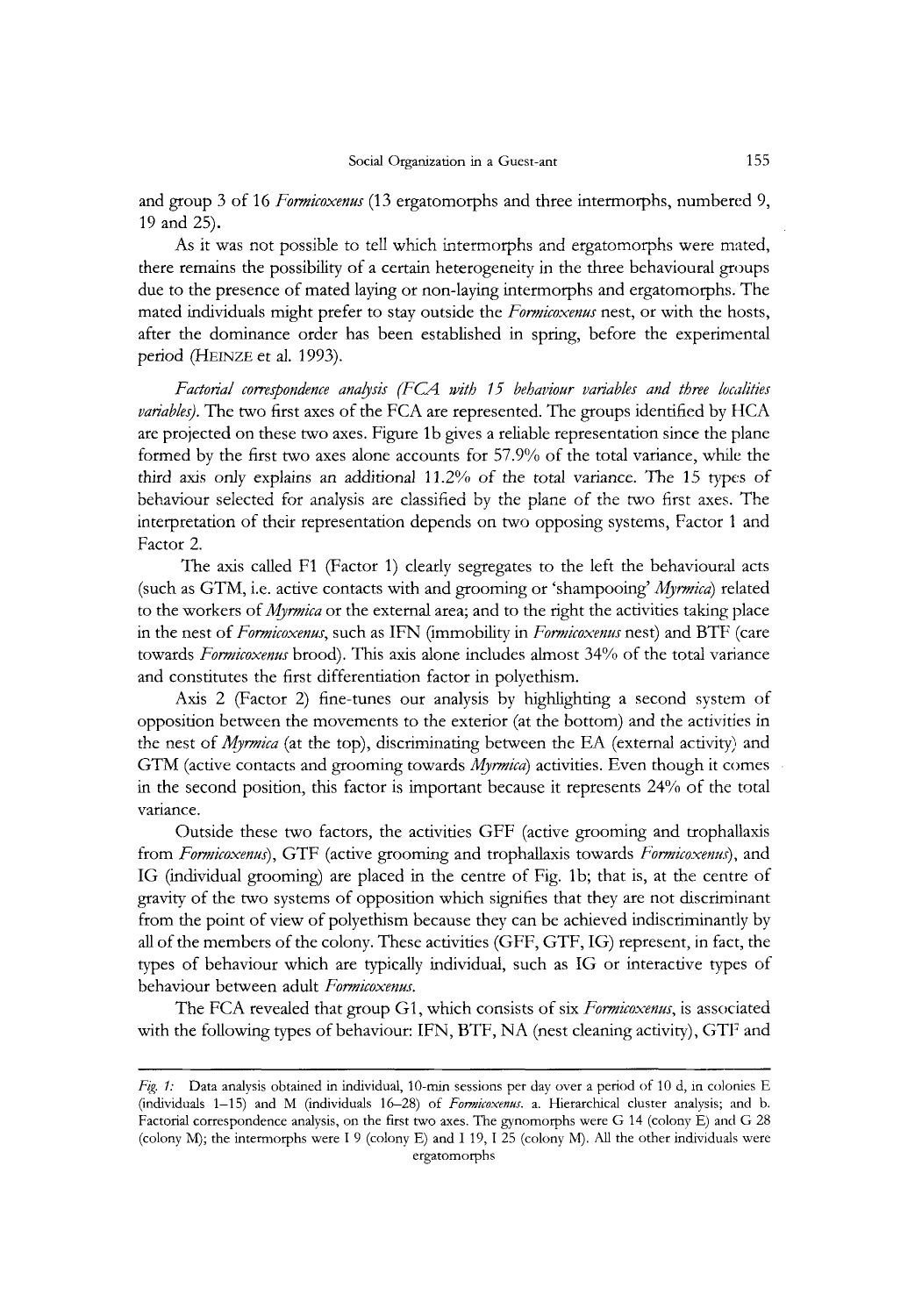#### 156 C. ERRARD et al.

Table 3: Distribution of the interactions of *Formicoxenus* workers (colonies E and M): percentage of the duration of interactions (antennal contacts, grooming and trophallaxis) towards Myrmica individuals (workers, queen and brood) and towards conspecifics (workers, queen and brood)

| Interactions                       | Workers | Oueen | <b>Brood</b> | Total |
|------------------------------------|---------|-------|--------------|-------|
| Towards <i>Myrmica</i> individuals | 72.2    |       |              | 83.   |
| Towards Formicoxenus individuals   | 8.6     |       |              | 16.9  |

GFF. This group consists of nurses and gynomorphs, who spend the majority of their time in the *Fomicoxenus* nest.

Group 2 also consists of *six Foomicoxenus.* The FCA associated this group with the behavioural type EA (external activity). This group represents the scouts who spend the greater part of their time in the external area; in other words, they place themselves in a space intermediate between their nest and that of *Mymica.* 

Group 3 consists of 16 *Formicoxenus*. The FCA associated the following behavioural acts with this group: GTM, GFM (active contacts and trophallaxis towards and from *Mymica),* IMN (immobility in *Mymica* nest) and BTM (brood care towards *Myrmica* brood). The individuals of this group spend more time in the nest of the host, since they are specialized in the licking of *Mymica* (foragers).

#### **Long-term Analysis**

Colony H was observed for a much longer period than the other colonies. The results of this study nevertheless were in principle similar to those obtained in the other colonies. Additional 24-h time-lapse video recording did not suggest differences in the overall activity pattern during the day.

In a total of 32 h observation in colony H, 17 ergatomorphs and intermorphs were seen engaging in interactions with *Mymica* between one and 61 times, but of a total of 320 acts, 226 (71%) were performed by only four *Formicoxenus* (K, 1, L arid D with 40, 53, 61 and 43 acts, respectively). Trophallaxis from *Mymica* to *Fomzcoxenus* was observed 33 times (to C 7, to I 6, and to 10 others in  $1-4$  acts). Ant R, the individual most specialized on brood care within the *Formicoxenus* nest, was observed interacting with *Mymica* only once; two intermorphs A and B, which during the observation period engaged in agonistic interactions and later both began to lay eggs in different nests (HEINZE et al. 1993), interacted with *Mymica* four and six times, respectively. The individuals specialized in grooming adult *Formicoxenus* were not those which specialized in 'shampooing' or begging from *Myrmica* (C, P, H, G and R performed more than 50% of **all** grooming acts, 106 of 203).

These results corroborate the observations in colonies E and M. It may be seen in Table 3 that, for the colonies of *Fomicoxenus* and taking into account the total number of behavioural categories recorded, the types of behaviour directed towards *Mymicd*   $(83.1\%)$  outweigh behaviour directed towards conspecifics  $(16.9\%)$ . This holds true for behaviour oriented towards workers (72.2% towards *Mymiica,* 8.6% towards *Formicoxenus,*  $z = 3.711$ ,  $p = 0.0002$ , but not for behaviour directed towards brood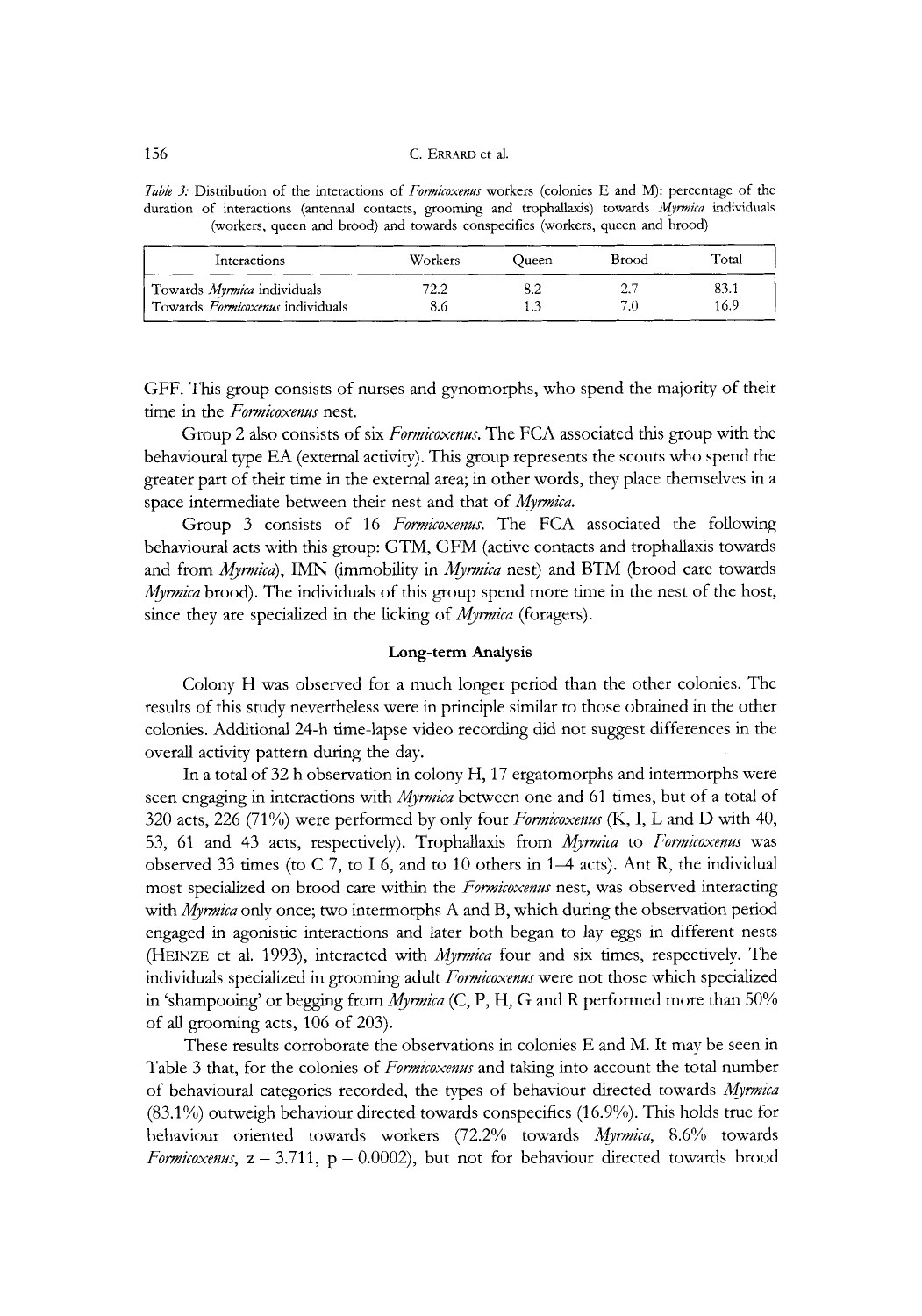$(2.7\%$  towards *Myrmica*, 7.0% towards *Formicoxenus*,  $z = 0.258$ ,  $p = 0.79$ ) and queens (8.2% towards *Mymica,* 1.3% towards *Formicoxenus,* z = 1.095, p = 0.27). *Formicoxenus*  foragers therefore interact mostly with adult allospecifics rather than with conspecifics  $(z = 4.326, p = 0.00001).$ 

*Formicoxenus* ergatomorphs were highly mobile (34% of their total activity) and frequently moved from one *Myrmica* worker to another, while the *Myrmica* brood seemed unattractive to them ( $z = 4.457$ ,  $p = 0.000008$ ). Behaviour directed towards adults was directed more towards queens than towards workers ( $z = 2.552$ ,  $p = 0.01$ ), despite a queen to worker ratio of 1 :30. The observation that *Fomicoxenus* groomed and begged *Mymica* queens at a higher rate than workers suggests that it might be advantageous for an individual *Fomicoxenus* to remain immobile on top of a queen for longer periods of time (LENOIR et al. 1992).

Within *Formicoxenus,* a low proportion of time was devoted to interactions from ergatomorphs towards ergatomorphs and from egg-laying, gynomorphic females to ergatomorphs (5.0 and 7.8%, respectively, of the total number of acts recorded,  $z = 4.012$ ,  $p = 0.00006$ ). In colonies B, D, E and M, the nature of the interactions between gynomorphs and ergatomorphs was exclusively non-aggressive. Dominance behaviour such as that seen at the end of hibernation in colony H (HEINZE et al. 1993) was not observed during the experimental period.

#### **Discussion**

In several ant species there is a basic division of labour among workers into tasks in the nest, e.g. brood care, in which the majority of the individuals *(66-93'Yo)* take part, and external service, in which between 7 and 34'/0 of the society's individuals engage. This phenomenon can also be found in species which are considered to be socially primitive, such as *Pachychondyla apicalis, P. obscuricornis, P. villosa* (70–80% in the nest and 20-30% outside, FRESNEAU 1984; PEREZ-BAUTISTA et al. 1985; FRESNEAU & DUPUY 1988), *Ectatomma midum* (88% in the nest and 12% outside, CORBARA et al. 1089) and *Nothomymecia mamops* (93 and 7%, respectively, JAISSON et al. 1992), and in more advanced species such as *Myrmecina graminicola* (88 and 12%, FRESNEAU et al. 1982), *Ikus n&er* (76 and 24%, LENOIR & ATAYA 1983), and *Tapinoma ertaticum* (85-90% in the nest and 10-15% outside, LENOIR 1979).

In *Fomicoxenus,* we see evidence of a similar dichotomy, but the percentages of individuals engaged in internal activities and external activities (21.4 and 78.6%, respectively) are in marked contrast to the relation in other species. In *Formicoxenus provancheri*, the largest group consists of the individuals interacting with *Myrmica* queens and workers in the host nest (57%). This social organization differs from that of nonparasitic species. The division of labour observed in *Fomicoxenus* appears to be a consequence of their xenobiotic way of resource exploitation. The brood of *Formicoxenus* is low in number and well-protected from the host species in a separate nest with smaller galleries, which prevents invasion by *Mymica.* Only a few *Fomiicoxenus*  workers remain in their nest in order to defend and take care of the brood. On the other hand, *Fomicoxenus* do not forage for their own food but entirely depend on trophallactic exchanges with their *Mymica* hosts, from whom food is obtained through movements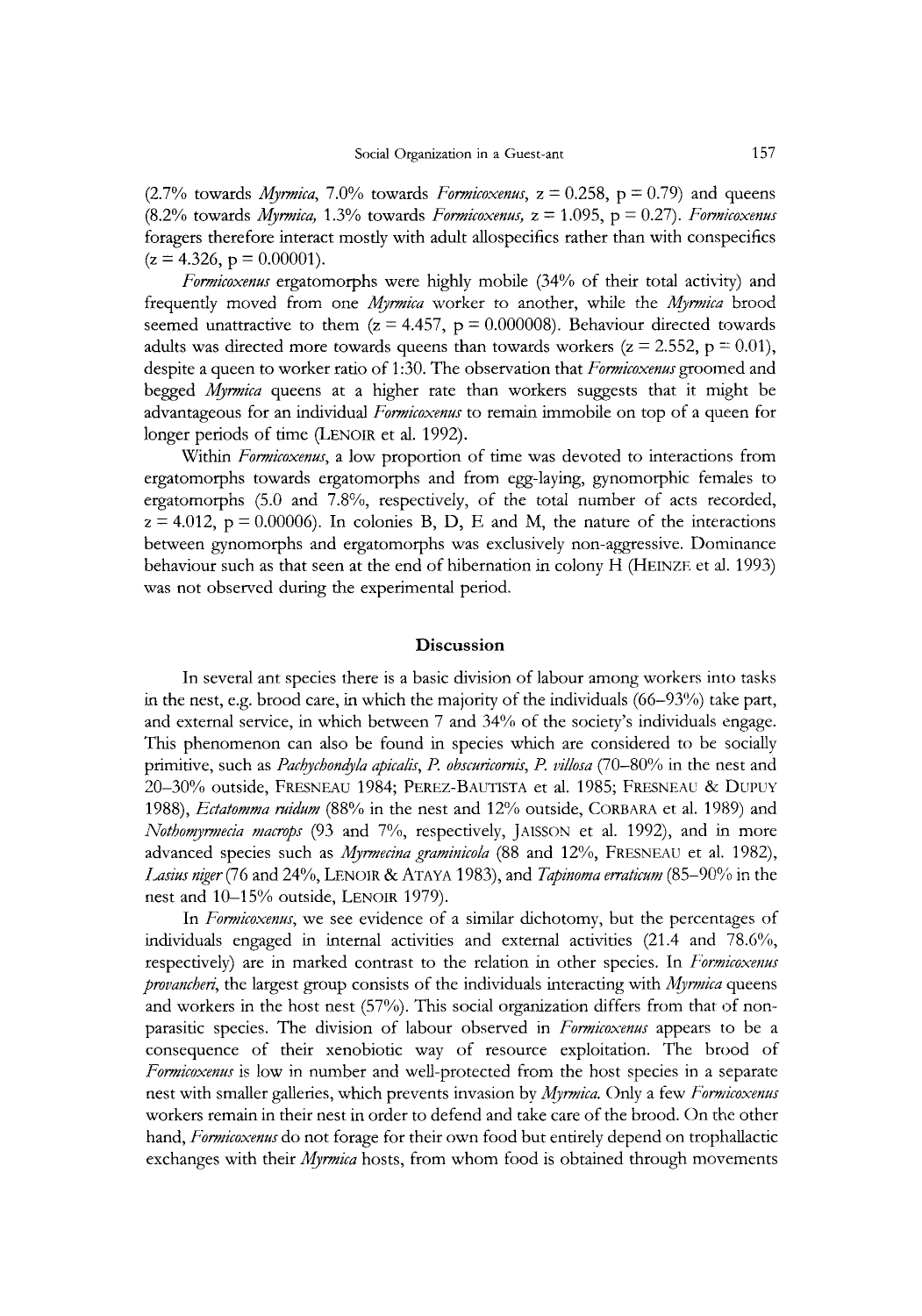inducing the host to regurgitate (FRANCOEUR et al. 1985). Nonetheless, according to our observations, these trophallactic exchanges are infrequent, and numerous *Formicoxenus* need to spend a lot of time in order to receive sufficient quantities of regurgitated food for the development of the brood. It is interesting to notice that *Mjmzca* queens are more attractive to *Fomicoxenus,* probably as they receive more trophallaxis than *Mymica*  workers (see Table 2). 'Shampooing', i.e. licking the hosts, could also be a way to obtain *Myrmica* colony odour. It is well known that the different individuals of a colony share a common odour which is mixed during trophallaxis (SOROKER et al. 1994). Furthermore, competition between *Formicoxenus* colonies within the same *Myrmica* nest (LENOIR et al. 1992) obliges *Fomicoxenus* to have a greater number of individuals supplying food than providmg care. These results are consistent with observations conducted in the field where one finds many adult *Fomicoxenus* in the nests of *Mymica* and few in the small chambers correspondmg to the nests of *Fomicoxenus.* 

The apparent **link** between social structure and the probability of profiting from trophallactic exchanges with the host species provides a basis for predictions on the division of labour in other guest-ants. Four species of *Formicoxenus*, which all show more advanced characteristics than *E provancberi* (FRANCOEUR et al. 1985), exploit formicine ants as host species, in which the importance of trophallaxis appears to be higher than in myrmicines (VIENNE 1993). *Fomicoxenus nitiduhs,* parasitizing several *Fomica* species, might thus have a social structure with a lower percentage of individuals engaged in contacts to the hosts.

#### **Acknowledgements**

We are grateful to Robert LOISELLE for his technical help, to Jean Luc DURAND for his advice in statistical analysis and to Andrea DEJEAN for the English translation.

#### **Literature Cited**

BENZECRI, J. P. 1973: L'analyse des données. Dunod, Paris, tome 2.

- BUSCHINGER, A. 1968: Mono- und Polygynie bei Arten der Gattung *I eptothorax* Mayr (Hym., Formicidae). Insect. Soc. 15, 217-226.
- \_\_ 1986: Evolution of social parasitism in ants. Trends Ecol. Evol. **1,** 155-160.
- $-$ , FRANCOEUR, A. & FISCHER, K. 1980: Functional monogyny, sexual behavior, and karyotype of the guest ant, *Leptothorax provancheri* Emery (Hym. Formicidae). Psyche 87, 1-12.
- -\_ & WINTER, U. 1976: Funktionelle hlonogynie bei der Gastameise *Fomzcuxenus nitidnlus* (Nyl) (Hym. Formicidae). Insect. Soc. **23,** 549-558.
- CORBARA, B., LACHAUD, J. P. & FRESNEAU, D. 1989: Individual variability, social structure and division of labour in the ponerine ant *Ectatomma ruidum* Roger (Hymenoptera, Formicidae). Ethology 82, 89-100.
- FRANCOEUR, A., LOISELLE, R. & BUSCHINGER, A. 1985: Biosystématique de la tribu Leptothoracini (Formicidae, Hymenoptera) 1. Le genre *Formicoxenus* dans la région holarctique. Nat. Can. 112, 343 403.
- FRESNEAU, D. 1984: Développement ovarien et statut social chez une fourmi primitive *Neoponera obscuricornis* Emery (Hym. Formicidae). Insect. Soc. 31, 387-402.
- \_\_ & DuP~~Y, P. 1988: Behavioural study of the primitive ant *Neupuncru upiculis.* him. Behav. **36,**  1389-1399.
- --, GARCIA PEREZ, J. & JAISSON, P. 1982: Evolution of polyethism in ants: observational results and theories. In: Social Insects in the Tropics (JAISSON, P., ed.). Presses Umv. of Paris Nod, Villetaneuse. pp. 129-155.
- HEINZE, J., GÜBITZ, T., ERRARD, C., LENOIR, A. & HÖLLDOBLER, B. 1993: Reproductive competition and colony fragmentation in the guest-ant *Formicoxenus provancheri*. Experientia 49, 814-816.